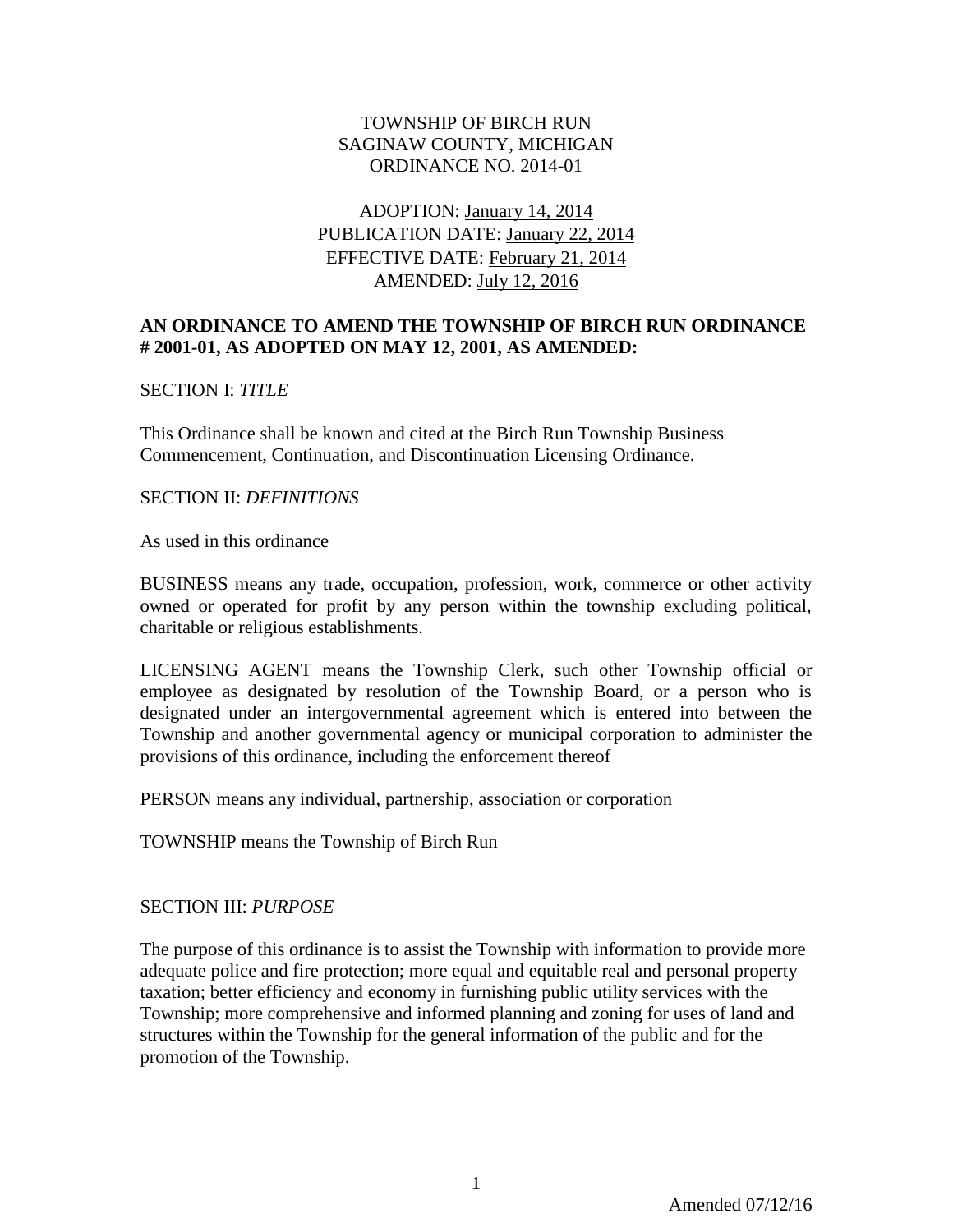# SECTION IV: *LICENSING REQUIREMENTS*

1. **License Required.** No person may commence, continue, or discontinue a business within the Township without having first obtained a Township license and without maintaining such license in current effect during any business operation, activity, continuation, or discontinuation.

2. **Compliance with Township Ordinances**. No license shall be issued or renewed until the Applicant has complied with all Township ordinances and has paid in full all fees and charges required under the Township ordinances and personal property taxes as assessed by the Township.

3. **Multiple Businesses**. The granting of a license to any person operating a business, trade or profession which also contains within itself, or is composed of, business, trades or professions which are required to be licensed under this Ordinance, shall not relieve the person to whom the license or permit is granted from the necessity of securing individual licenses for each such business, trade or profession.

# SECTION V: *BUSINESS LICENSE APPLICATION*

1. **Application Required**. No license to commence, continue, or discontinue a business shall be issued until the owner or operator shall submit an application to the Licensing Agent on a form provided by the licensing agent. No person shall make any false statement or representation in connection with any application for a license under this ordinance.

2. **Application Fee**. A fee of \$50.00 shall accompany the original and a fee of \$30.00 for each annual application. The fees under this Ordinance shall be subject to modification by resolution of the Township Board. Upon the filing of a properly completed application and upon payment of the fee, the Licensing Agent shall issue a license to the person to commence or continue the business designated if the business complies with the terms of this ordinance.

3. **Business Discontinuation License**. Any business desiring to discontinue its operation within the Township must apply for a business discontinuation license at least thirty (30) days before its expected date of discontinuation or closing within thirty (30) days of the expiration of its lease term.

4. **Display**. The license shall be prominently displayed to public view in the licensed business.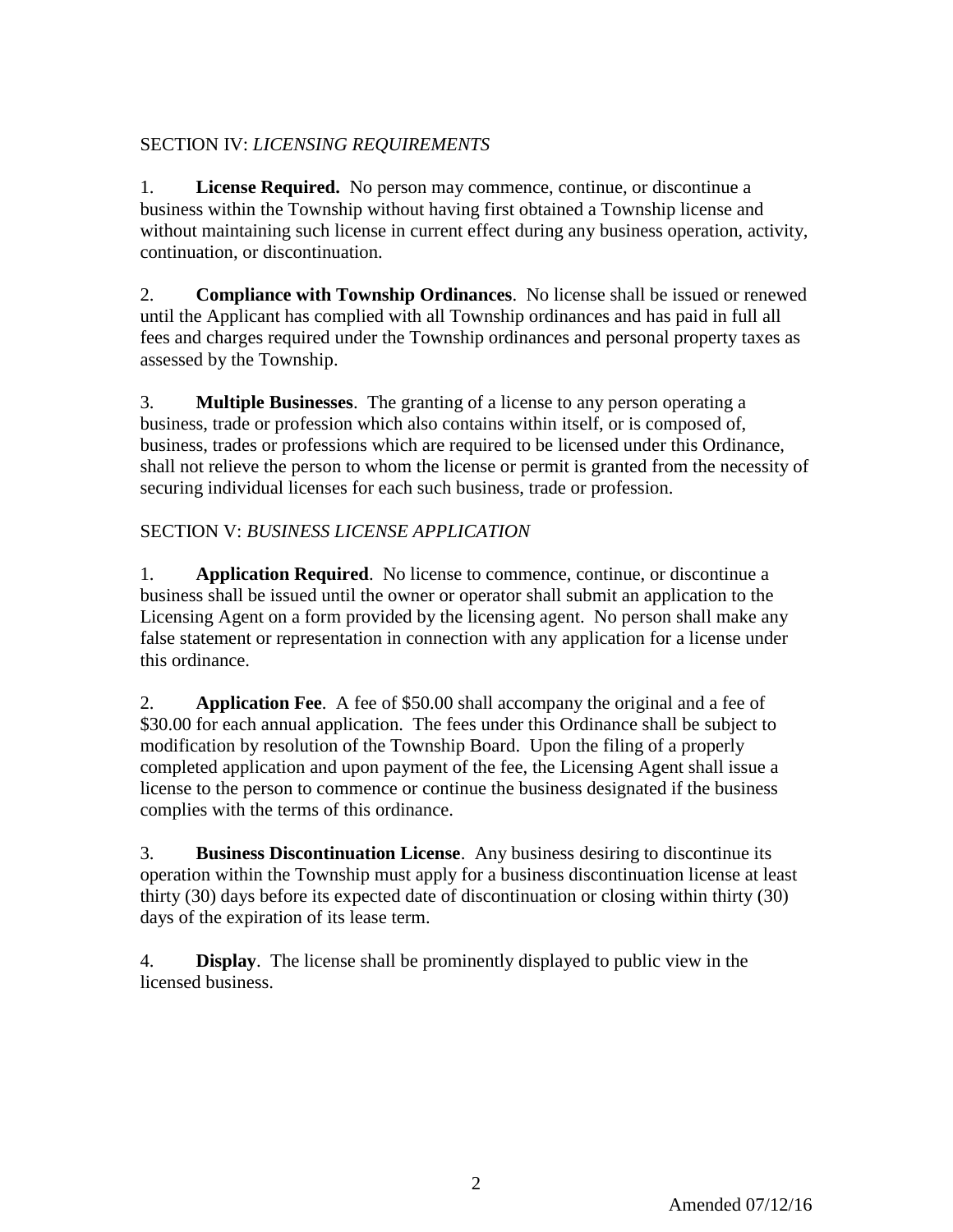## SECTION VI: *CONDITIONS OF LICENSE*

1. **License Term**. The license issued under this ordinance shall be effective until January 1<sup>st</sup> of the succeeding year with renewals of the same to be issued upon application and payment of the fee in the same manner as set forth for the original issuance of the license.

2. **Compliance with Laws**. The Licensing Agent shall issue no license where the existing or proposed business would be illegal under any law or ordinance of the United States of America, the State of Michigan, Saginaw County, or Birch Run Township.

3. **Assignment of License**. The holder shall not transfer a license to any other person except upon prior approval of the Township Board. The Licensing Agent shall have the right of the inspection of the business premises to assure compliance with this Ordinance.

4. **Revocation of License**. In the event of any noncompliance after a license has been issued, the license may be revoked by order of the Licensing Agent until the noncompliance has been corrected.

5. **Appeal**. The licensee may appeal a revocation of license to the Township Board, which, for cause shown, may uphold the revocation or reinstate the license after giving the licensee reasonable notice and after holding a hearing at which the licensee shall have an opportunity to be heard.

### SECTION VII: *EXEMPTIONS*

No license shall be required of any political, charitable or religious establishment situated within the Township. The provisions of this ordinance are not applicable to any agency of the United States of America, the State of Michigan, or any political subdivisions.

# SECTION VIII: *PENALTY CLAUSE*

1. **Late Fee**. There shall be a \$20.00 late fee assessed to a business licensee who does not pay its license fee within thirty (30) days of the annual renewal due date.

2. **Civil Infraction**. Any violation of this ordinance shall be a civil infraction. In addition, the Township specifically reserves the right to proceed in any court of competent jurisdiction for the purpose of obtaining an injunction, restraining order or other appropriate remedy to compel compliance with this ordinance.

3. **Lien on Ad Valorem Taxes**. If any license business discontinues its business operation in the Township without first obtaining a business discontinuation license, the Township will be permitted to levy any taxes or assessments against the business and/or the business owner without notice or demand to the extent permitted under Michigan law.